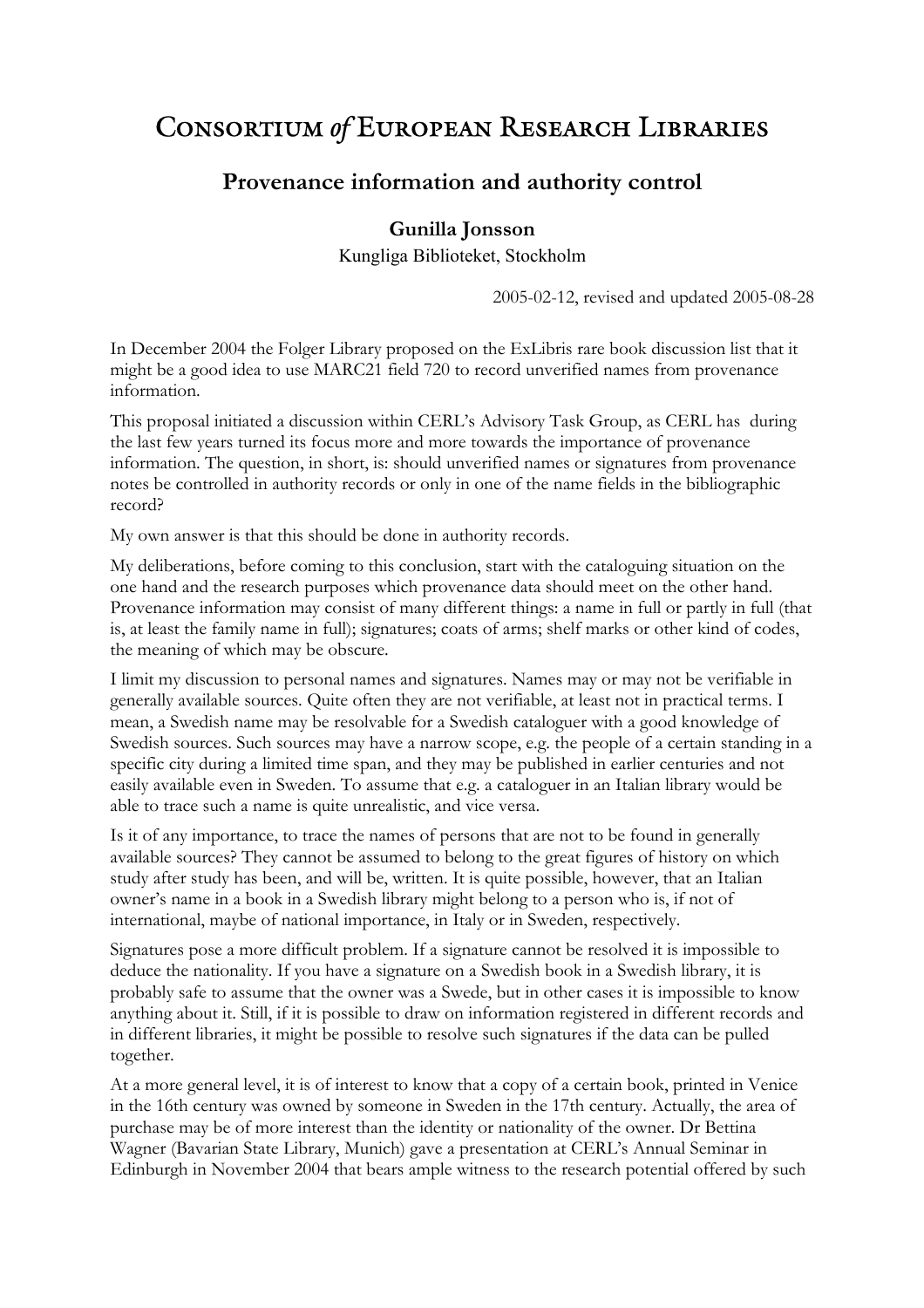information ('The world's largest collection of incunables and their provenances', in: *Books and their owners: provenance information and the European cultural heritage*, CERL Papers V, (London 2005)).

Whether a library is able to prioritize provenance information in specific cataloguing projects is another matter, but it stands to reason that there should be internationally agreed guidelines on how to deal with names in provenance notes, verifiable or unverifiable.

My conclusion is that unverifiable owners' names are entities of importance, but most important are the attributes of such entities: area of purchase or activity, nationality, dates or an estimation of the period of time – and, if possible to establish, gender.

Putting it another way, it would be desirable to have provenance name information structured as shown in Figure 1.

#### **A person entity record**

- *Attribute*: **unique identifier** of the entity [that would probably have to be system dependent, but would still be very usable] – **mandatory** (R)
- *Attribute*: **name / signature** [a full or partly full name should be tagged as to what is Christian name/s and what is surname according to the generally accepted rules for name authorities] – **mandatory** (NR)

*Attribute*: **variant forms of the name**, tagged as above – **mandatory if applicable** (R)

- *Attribute*: **a relator code** designating the entity as owner, author etc. **mandatory** (R)
- *Attribute*: **place name** [a place mentioned in the provenance note in the item, given in current or standard form] – **mandatory if applicable** (R)

*Internal link to:* time period of appearance

*Attribute:* **area of activity** a geographic area designated by the currently used country codes or geographic area codes – **desirable** (R)

*Internal link to:* time period of appearance

- *Attribute*: **nationality** [according to the currently used country codes or geographic area codes] – **desirable** (NR)
- *Attribute*: **gender** [according to standardised designation (is there any?)] **desirable**  (NR)

*Attribute*: **time period of appearance** [in standardised designation] – **mandatory** (R)

*Internal link to:* place name and to area of activity

*Note*: any kind of information that is deemed to be of importance, a pattern of some kind, e.g. where the name is written in the books or codes observed to occur together with the name,  $etc. -$ **optional**  $(R)$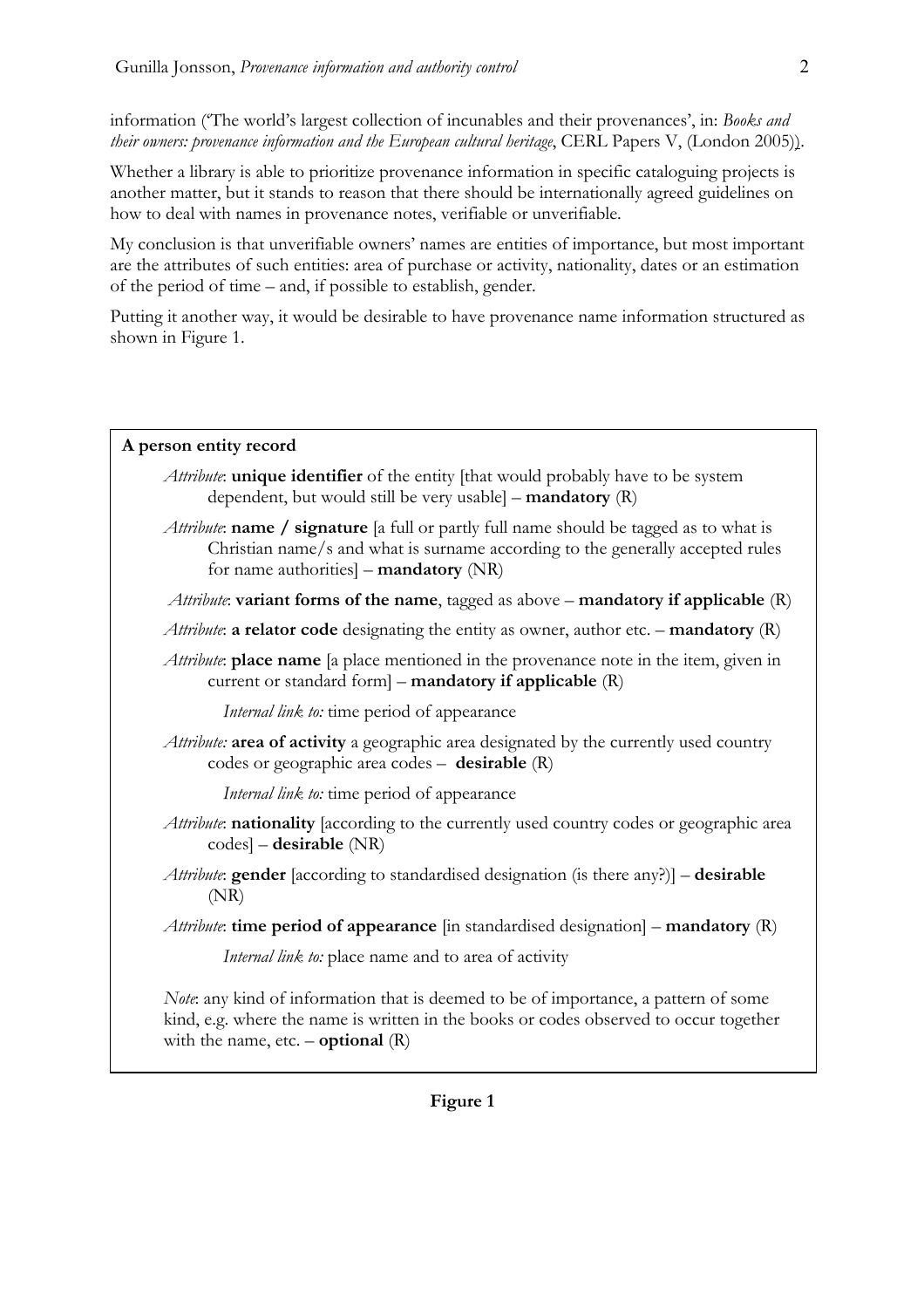To use such records efficiently, it should be possible to establish the following relations as shown in Figure 2.

*Link/relation*: between the authority record and the item of the manifestation to which the information applies – **mandatory** (R)

*Attribute to the link/relation*: a code designating the relation as owner-item relationship – **mandatory** (NR)

*Link/relation:* between the provenance authority record and an authority/thesaurus record for a place – **mandatory if applicable** (R)

*Attribute to the link/relation:* a code designating the relation as person-place relationship – **mandatory** (NR)

 *Link/relation:* to digital image of provenance note – **mandatory if applicable** (R)

*Attribute to the link/relation:* a URI – **mandatory** (R)

## **Figure 2**

Depending on system solutions, the links may have to take the form of references, and the attributes to them may have to be held in bibliographic and holdings records.

The prescription "desirable" above should be interpreted as "mandatory if obvious or easily established".

There should be relator codes both in the authority record and in the bibliographic records, because the person concerned may also appear as author or editor, etc., and then the same authority record should be used. (Not very likely with an unverified name, but nevertheless.)

I was also very tempted to add an attribute for designation of social strata, but it may be too difficult. In Sweden, a Latin or Greek ending to a name always designates an academic person, e.g., Johannes Bureus, Queen Christina's librarian, but it is more difficult with other names. After all, we have to leave something to the researchers.

Having established these data elements as desirable, I immediately abandon the idea of using the MARC21 720 field, as it doesn't offer the required functionality. An unverified name is not of very great interest in its own right. It is its context which we wish to establish.

Finally, as stated above, this discussion paper deals with provenance notes of persons, but I believe that more or less the same data elements would be desirable for corporate bodies as owners.

#### **Examples**

I took one of my own books and the record for that manifestation from the Swedish national union catalogue and added the provenance information (of no interest at all, serving only as an example conveniently at hand – and I did not bother to include a provenance record for my ownership of the book). I have deleted the administrative fields and highlighted the relevant provenance data.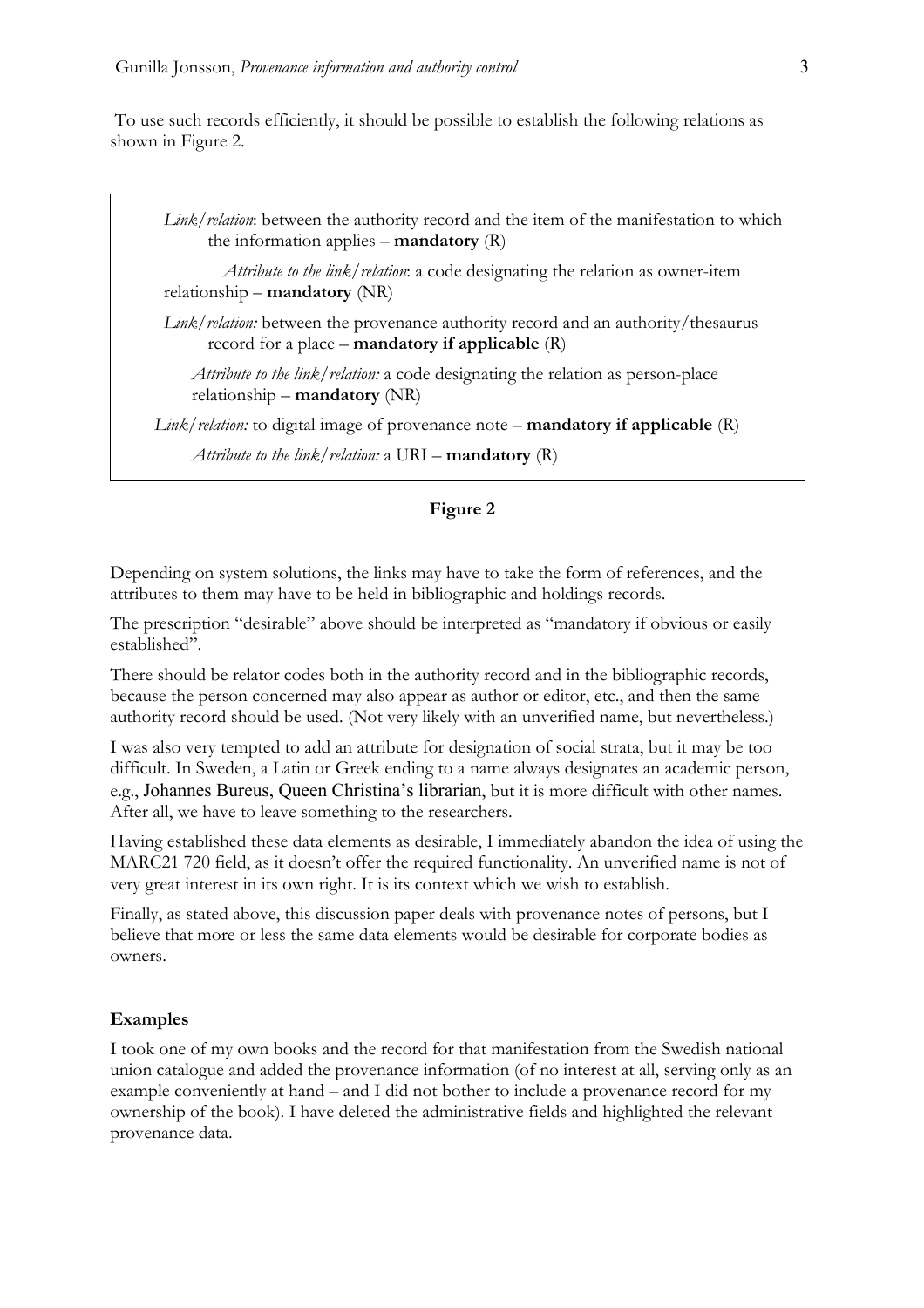## **MARC21 bibliographic record**

| 084 | $\underline{a}$ Ufe.07-c $\underline{2}$ kssb/6 |  |
|-----|-------------------------------------------------|--|
|-----|-------------------------------------------------|--|

- 100 1 *a* Krok, Thorgny O. B. N., *d* 1834-1921
- 245 00 *a* Svensk flora för skolor.*n* 1, *p* Fanerogamer / \$i Af Th. O.B.N. Krok och S. Almquist
- 246 14 *a* Svensk flora.
- 250 *a* 7. uppl.
- 260 *a* Stockholm : *b* Beijer, *c* 1900
- 300 *a* 256 s.
- 561 0 *a* **From the collection of GJ. Earlier owners notes: "Gurli Johnson Klass VIII 1903"; "Tage Johnson Klass 5 b den 18 april 1906 kl 10,37 fm".**
- 700 1 *a* Almquist, Sigfrid, *d* 1844-1923 *t* Fanerogamer
- 700 1 *a* **Johnson, Gurli** *d* **1903** *4* **own**
- 700 1 *a* **Johnson, Tage** *d* **1906** *4* **own**
- 772 00 \$7 p1 *a* Krok, Thorgny O. B. N., 1834-1921 *t* Svensk flora *c* Th.O.B.N. Krok och S. Almquist *d* Stockholm, 1883- *w* 9900087607 \$9 1 \$9 8
- 976 2 *a* Uf.07-c *b* Botanik Växtgeografi Sverige
- 976 2 *a* Ufe.07-c *b* Fanerogamer Växtgeografi Sverige
- 900 1s \$6 400 *a* Almquist, Sigfrid, *d* 1844-1923 *u* Almquist, Sigfrid, *d* 1844-1923
- 900 1s \$6 400 *a* Krok, Thorgny Ossian Bolivar Napoleon, *d* 1834-1921 *u* Krok, Thorgny O. B. N., *d* 1834-1921

## **Figure 3**

The corresponding authority records could look like the example below (again leaving out the administrative fields).

## **MARC21 authority record**

| 024 |          | $\frac{a}{a}$ [unique id] $\frac{2}{a}$ [id scheme]                                           |
|-----|----------|-----------------------------------------------------------------------------------------------|
| 040 |          | [cataloguing institution]                                                                     |
| 043 |          | a sw                                                                                          |
| 045 | $\theta$ | $b$ d1903                                                                                     |
| 100 | 1        | <u>a</u> Johnson, Gurli <u>d</u> 1903 e owner g female                                        |
| 678 | $\theta$ | a School pupil. Sister of Tage Johnson, [unique id].                                          |
|     |          |                                                                                               |
|     |          |                                                                                               |
| 024 |          | $\alpha$ [unique id] $\geq$ [id scheme]                                                       |
| 040 |          | [cataloguing institution]                                                                     |
| 043 |          | a sw                                                                                          |
| 045 | $\theta$ | $b$ d1903                                                                                     |
| 100 | 1        | $\underline{a}$ Johnson, Tage $\underline{d}$ 1906 $\underline{e}$ owner $\underline{g}$ male |

## **Figure 4**

Field 045 can also hold a date range: 045 2 *b* d1903 *b* d1910

Field 856 [Electronic location and access] is available in all MARC21 record formats, bibliographic, authority and holdings.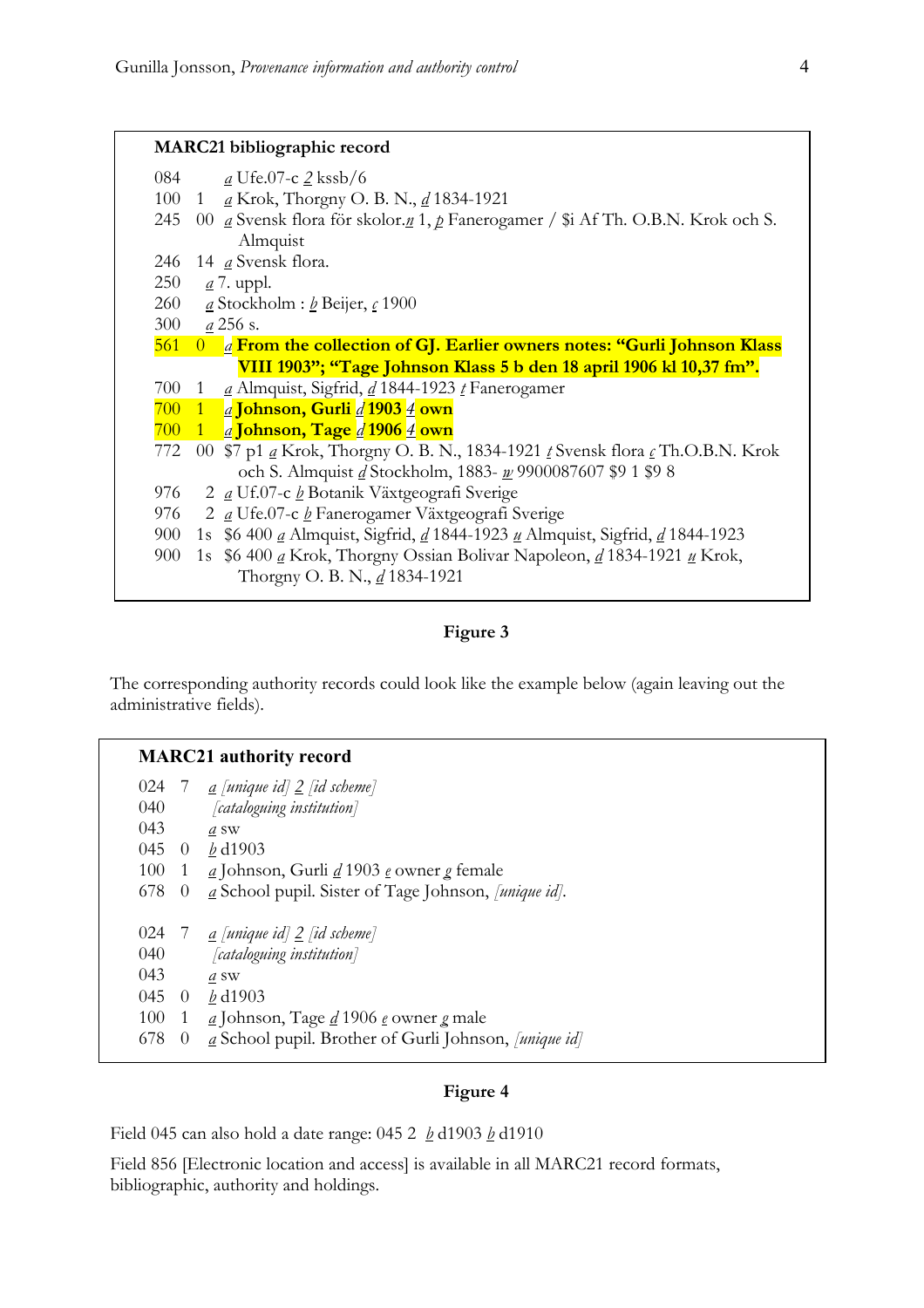The MARC21 authority format doesn't seem to offer exactly what is needed. I can't find any way to record a relator code, only relator term. Gender designation I put in 100 g, which can hold any kind of information that can't be put anywhere else. A unique identifier can be put in 024, but the source of the scheme would have to be registered in the MARC code lists. I find no simple way of referring to the unique id of another entity.

The following example in UNIMARC has been provided by Mirna Willer (National and University Library, Zagreb).

The example consists of two bibliographic records for two books and two authority records for two owners in one particular time of the copies' history. The first bibliographic record describes the only copy held by the National and University Library, Zagreb, while the second one describes three copies (primj. a, primj.b, primj. c), only one of which was owned by the persons of interest here (primj. a). The owners were Ljudevit Gaj, Croatian linguist, historian, writer and politician, and his son Velimir Gaj, himself also a writer and the inheritor of his father's library. Therefore the access points (702) to both Gajs are made, as well as the provenance information in the copy specific notes (317): the reference, *Knjižnica Gajeva*, according to which the cataloguer ascertained the ownership of the father (Ljudevit), and Velimir's signature on the copies. The copies are now owned by the National and University Library, which can be assumed by the shelf number in subfield \$5 and also field 990 (not shown in the examples) .

| <b>UNIMARC</b> bibliographic record 1: |                                                                                              |  |
|----------------------------------------|----------------------------------------------------------------------------------------------|--|
| 001                                    | 941230003                                                                                    |  |
| 200                                    | 1# \$a Argumenta psalmorum sexaginta, distributis ordine versuum sententiis                  |  |
|                                        | \$f dictata a Matthia Flacio Illyrico, in Academia Vvitebergensi \$g [praefatio]             |  |
|                                        | Philippus Melanchthon                                                                        |  |
| 210                                    | ##\$a Francoforti \$c ex officina Petri Brubachii \$d anno 1550                              |  |
| 215                                    | ##\$a [16], 255 str. \$c ilustr. \$d 16o (15 cm)                                             |  |
| 300                                    | ##\$a Jed. oblik autorova imena: Matija Vlačić Ilirik                                        |  |
| 316                                    | ##\$a Uvezano u marmorirane korice s kožnatim hrptom \$5 CiZaNSK, RIIF-                      |  |
|                                        | $160 - 31$<br>$316 =$                                                                        |  |
|                                        | note relating to copy in hand                                                                |  |
| 317                                    | $\#$ # \$a Iz knjižnice Ljudevita Gaja $\rightarrow$ Gaj, Velimir. Knjižnica Gajeva. Zagreb, |  |
|                                        | $1875$ \$5 CiZaNSK, RIIF-160-31 [317 = Provenance note]                                      |  |
|                                        | 317 ##\$a Na nasl. str. zapis: Velimir Gaj 1873 \$5 CiZaNSK, RIIF-160-31                     |  |
| 318                                    | ##\$a Pregledano \$c 19941230 \$l Oštećen uvez \$n Restaurirati uvez \$5                     |  |
|                                        | CiZaNSK, RIIF-160-31<br>$318 =$                                                              |  |
|                                        | Action note]                                                                                 |  |
| 606                                    | ##\$3 940114054 \$a Protestantizam                                                           |  |
| 620                                    | ##\$a Njemačka \$d Frankfurt                                                                 |  |
| 700                                    | #1 \$3 910625104 \$a Vlačić Ilirik \$b Matija                                                |  |
| 702                                    | 11 \$3 921007047 \$a Melanchthon \$b Philipp \$4 080                                         |  |
| 702                                    | 11 \$3 930722310 \$a Braubach \$b Peter \$4 750                                              |  |
| 702                                    | 11 \$3 910312145 \$a Gaj \$b Ljudevit \$4 390                                                |  |
| 702                                    | 11 \$3 910725070 \$a Gaj \$b Velimir \$4 390                                                 |  |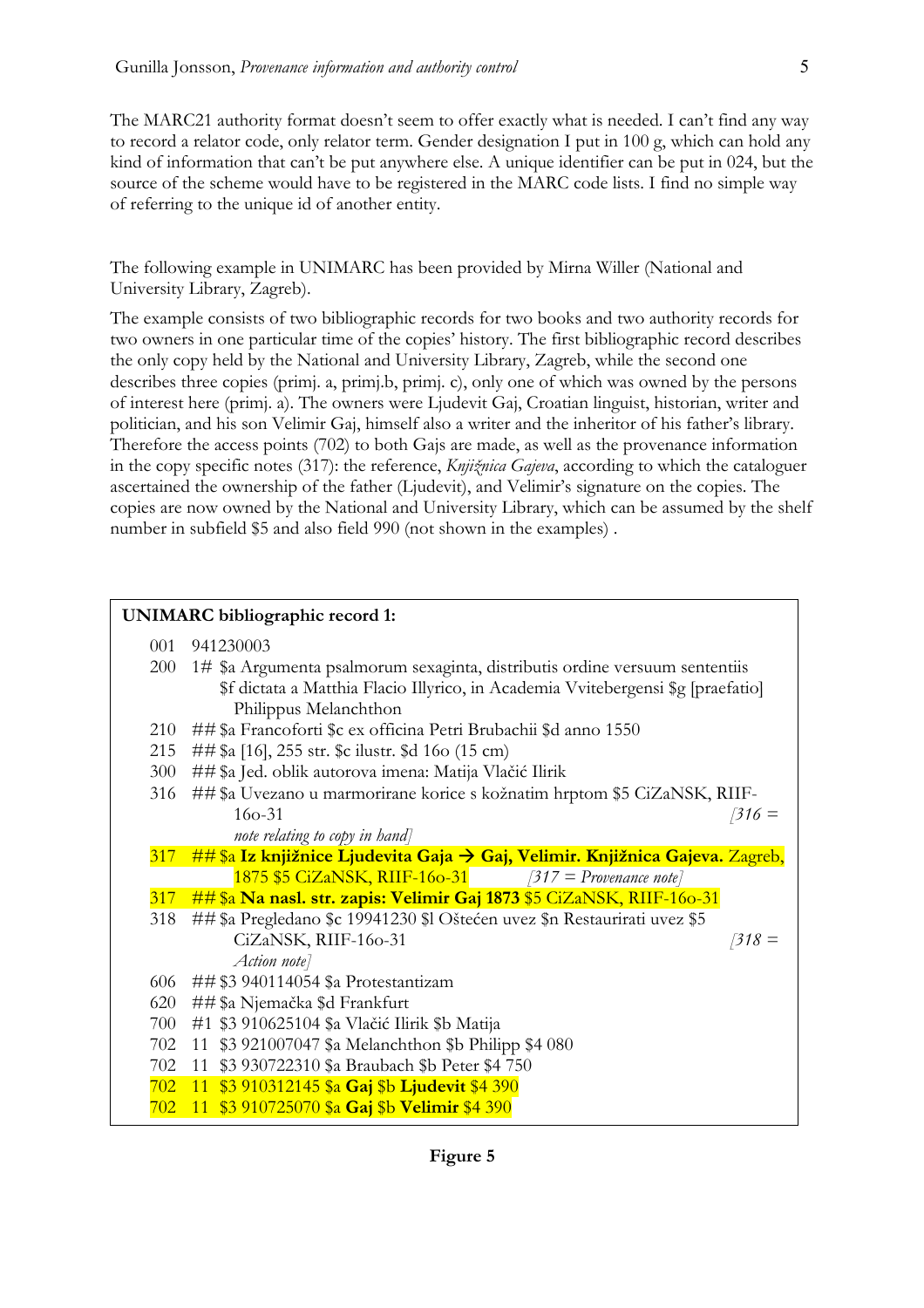|     | <b>UNIMARC</b> bibliographic record 2:                                                                                                                                                                                                                              |
|-----|---------------------------------------------------------------------------------------------------------------------------------------------------------------------------------------------------------------------------------------------------------------------|
|     | 001 940510150                                                                                                                                                                                                                                                       |
|     | 200 1# \$a Dictionarium quinque nobilissimarum Europae linguarum \$e Latinae,<br>Italicae, Germanicae, Dalmatiae [!] et Ungaricae \$a Vocabula Dalmatica quae<br>Ungari sibi usurparunt \$a Institutio christiana \$a Symbolum apostolorum \$f<br>[Fausti Verantij] |
| 210 | ##\$a Venetiis \$c apud Nicolaum Morettum \$d 1595                                                                                                                                                                                                                  |
| 215 | ##\$a [8], 128 str. \$c ilustr. \$d 8o (20 cm)                                                                                                                                                                                                                      |
| 300 | ##\$a Ime autora preuzeto sa str. [7]                                                                                                                                                                                                                               |
| 300 | ##\$a Jed. oblik autorova imena: Faust Vrančić                                                                                                                                                                                                                      |
| 300 | ##\$a Str. 1-9 nisu numerirane                                                                                                                                                                                                                                      |
| 300 | ##\$a Admodum reverendo viro  Alfonso Carillio author salutem: str. [3-4]                                                                                                                                                                                           |
| 316 | ##\$a Uvezan u marmorirane kartonske korice s kožnatim hrptom \$5 CiZaNSK:                                                                                                                                                                                          |
|     | [316 = Note relating to copy in hand]<br>RIIC-80-59 primj. a                                                                                                                                                                                                        |
| 316 | ##\$a Neuvezan, vrlo oštećen i nepotpun primj., nedostaju str.: [1-8], 23-24, 75-<br>78, 121-122, 127-128 \$5 CiZaNSK: RIIC-80-59 primj. b                                                                                                                          |
| 316 | ##\$a Uvezan u kožu, vrlo oštećen i nepotpun primj., nedostaju str.: [1-8], 126-                                                                                                                                                                                    |
|     | 128 \$5 CiZaNSK: RIIC-80-59 primj. c                                                                                                                                                                                                                                |
|     | 317 ##\$a Iz knjižnice Ljudevita Gaja > Gaj, Velimir. Knjižnica Gajeva. Zagreb,                                                                                                                                                                                     |
|     | $1875$ \$5 GiZaNSK, RIIC-80-59 primj. a $\sqrt{317}$ = Provenance note]                                                                                                                                                                                             |
| 317 | ##\$a Na nasl. str. potpis: Velimir Gaj 1873 \$5 CiZaNSK: RIIC-80-59 primj. a                                                                                                                                                                                       |
| 317 | ##\$a Na str. 126 zapis: Saecularis presbiter Wolffgangus Vlatkovich anno<br>Domini1695 die 18 Xbris \$5 CiZaNSK: RIIC-80-59 primj. b                                                                                                                               |
| 317 | ##\$a Na poleđini prednje korice zapis: Kupio u Splitu hrv. književnik Fr. Fancev<br>\$5 CiZaNSK: RIIC-80-59 primj. c                                                                                                                                               |
| 318 | ##\$n Restaurirati \$c 19941031 \$l Dobro očuvano \$a Pregledano \$5 CiZaNSK:<br>$[318] = Action note]$<br>RIIC-80-59 primj. a                                                                                                                                      |
| 318 | ##\$a Pregledano \$5 CiZaNSK: RIIC-80-59 primj. b \$l Jako oštećeno \$c<br>19941031                                                                                                                                                                                 |
| 318 | ##\$1 Jako oštećeno \$a Pregledano \$c 19941031 \$5 CiZaNSK: RIIC-80-59 primj.<br>$\mathbf c$                                                                                                                                                                       |
| 321 | 1# \$a Badalić. Iugoslavica 200                                                                                                                                                                                                                                     |
| 456 | #1 \$1 001430704109                                                                                                                                                                                                                                                 |
| 606 | ##\$3 940510040 \$a Rječnici \$x višejezični \$y Hrvatska \$z 16. st. \$2 rbgenr                                                                                                                                                                                    |
| 620 | ##\$a Italija \$d Venezia                                                                                                                                                                                                                                           |
| 700 | #1 \$3 920116071 \$a Vrančić \$b Faust                                                                                                                                                                                                                              |
| 702 | 11 \$3 930712033 \$a Moretti \$b Niccolo \$4 750                                                                                                                                                                                                                    |
| 702 | 11 \$3 910312145 \$a Gaj \$b Ljudevit \$4 390 \$5 CiZaNSK: RIIC-80-59 primj. a                                                                                                                                                                                      |
| 702 | 11 \$3 910725070 \$a Gaj \$b Velimir \$4 390 \$4 CiZaNSK: RIIC-80-59 primj. a                                                                                                                                                                                       |
| 702 | \$3 910514052 \$a Fancev \$b Franjo \$4 390 \$5 CiZaNSK: RIIC-80-59 primj. c<br>11                                                                                                                                                                                  |
| 702 | 11 \$3 940524075 \$a Vlatković \$b Wolfgang \$4 390 \$5 CiZaNSK: RIIC-80-59<br>primj. b                                                                                                                                                                             |
| 801 | #0 \$a HR \$b NSK, R \$g HR PPIAK                                                                                                                                                                                                                                   |